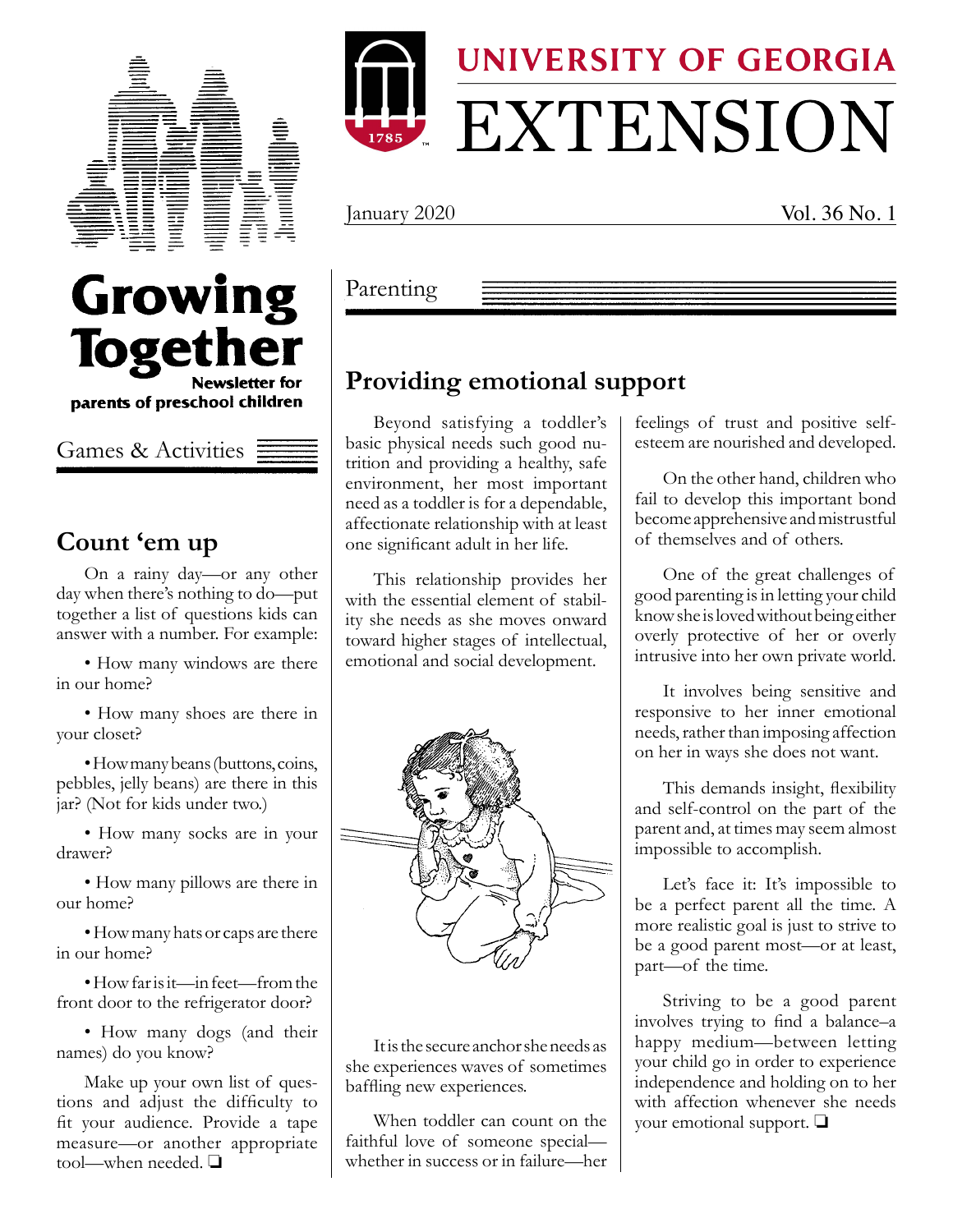#### **Gifts that last**

It's that time again, when parents and grandparents are racking their brains to think about the perfect gifts to make their youngsters happy.

Depending on the kind of kid you have, you may already have been presented with rather a daunting list of must-have toys or brand name apparel, culled from commercials or conversations with peers.

I would urge you to go beyond this list of things that can be unwrapped and used immediately. Consider what future experience you might offer as a gift instead.

I'm talking here about something that you can do with that child, something that can be time together to remember and treasure.

If I asked you to recall the gift you received from your dad on your sixth birthday, or the present your grandma gave you for Christmas when you were four,

I'll bet you can't remember a particular thing.

But if you search your memory, you can probably remember some special time or experience with a loved grownup.

In addition to building memories, the gift of an experience also builds values. We've commented before that our culture steers kids in the direction of a consumer mentality, placing emphasis on acquiring things.

Children are continually exposed to overt commercials and more subtle messages that foster materialism.

Learning that meaningful experiences are important can counteract the trend toward considering tangible objects as the only significant gifts.

Consider what you know about this particular child: what interests them, what activities are enjoyable for them.

•A girl taking dance lessons might love to go with you to her first professional ballet.

• A child who loves the outdoors might enjoy a fishing or hiking trip, just with you.

• Just about any age child would enjoy the special outing of lunch and a movie, or a play at the children's theater.

•Taking a child to the main branch of the public library to sign up for their very own library card can make a memorable experience.

This can be a time to broaden kids' horizons and introduce new experiences. Give a certificate good for a trip to your local art or historical museum.

A young child might be thrilled with a first bus ride. An older child might be ready for a visit to a nearby city. Or think about an outing with your local Audubon or Sierra Club group.

Adults can introduce their own hobbies and interests to children, offering a gift of a specific number of knitting, cooking or carpentry lessons. Or an adult who loves to read can offer a favorite chapter book, with specific times scheduled to read together.

Spend a little time thinking about the child, about your community, about your own interests and what you would enjoy sharing with a loved child.

Then create your original certificate or ticket, using pictures or information from the Internet if needed, wrap it up, and make this a special gift.

Remember to schedule the event soon after the gift is received. And take pictures with your camera, and give a memento album to the child afterwards, along with any other remembrance—ticket stub, program, etc.

One word: a child who has been used to unwrapping "stuff" may be initially surprised or unsure how to react to your gift. But I guarantee that your explanation of the upcoming event, your enthusiasm and the promise of time with you will last both of you for a very long time.  $\Box$ 

Music

# **Learn rhythm by keeping the beat**

Rhythm is a vital part of music. Learning to keep a beat and feel a rhythm pay off not only in immediate musical satisfaction but also in physical coordination, which will help out with athletics and dancing later on.

Reciting nursery rhymes, listening to poetry, and clapping to the beat of a song are all beginning ways of teaching rhythm.

Rhythm instruments, beginning with the easy-to-put-together kitchen band of pots, pans and wood spoons, are fun and creative outlets for children.

During playtime, marching, skipping or dancing to music are great ways to teach rhythm.

For a fun evening, turn on the music and dance with the kids to old favorite tunes.

Kids love the attention which comes with matching the rhythm and dancing together, especially with Mom and Dad and whoever else is in the house! You'll all like the relaxation that follows a fun, shared activity.  $\Box$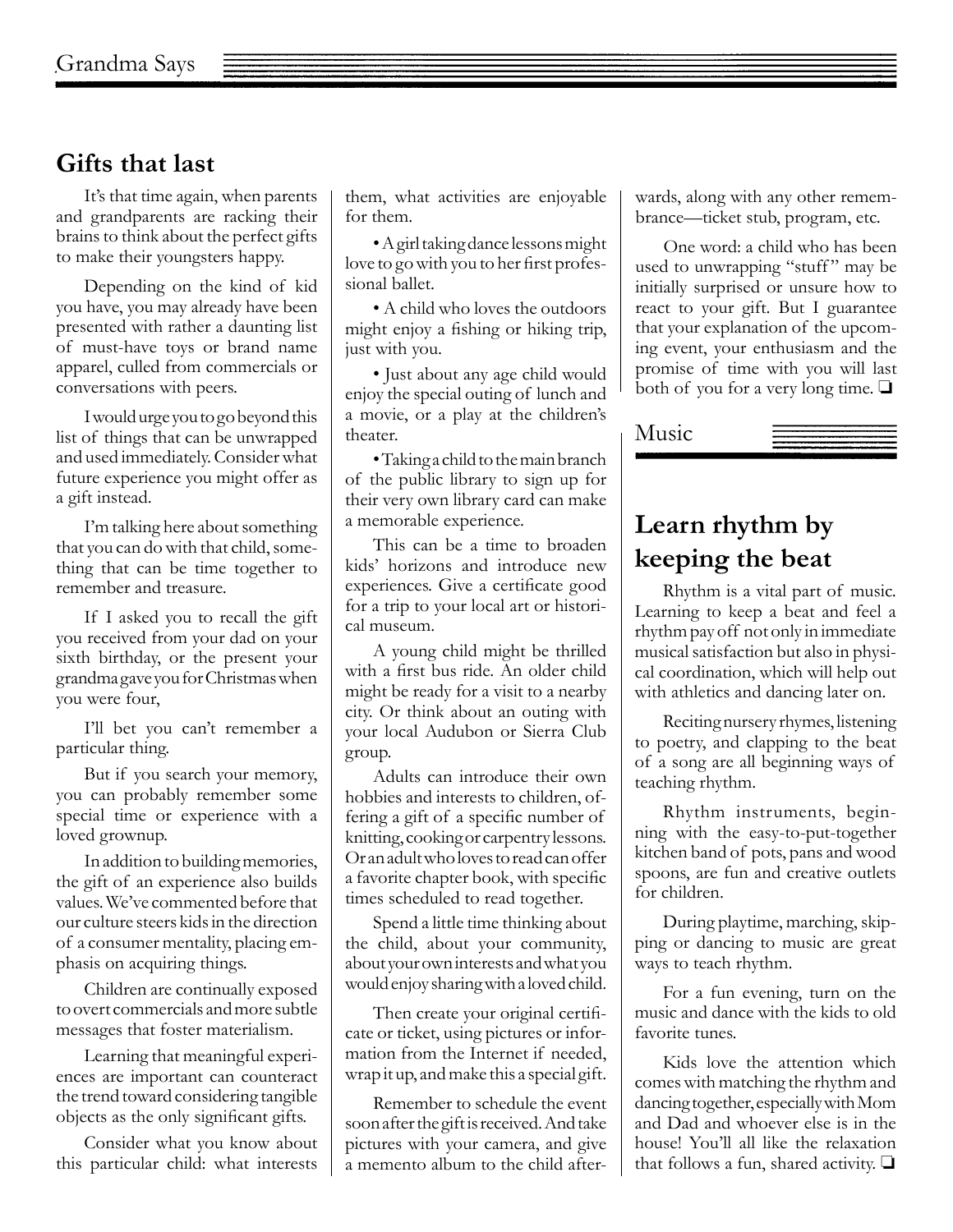# **Tips for more effective discipline**

Parents sometimes wonder about more effective discipline strategies. Here are ten tips:

• Focus on only one behavior or misbehavior at a time instead of bringing up old complaints.

•Make sure your child knows what behavior you expect.

• Make direct statements ("You spilled sugar on the floor") instead of unclear statements ("Remember, I want you always to be a good girl.")

•Be as specific as you can ("Don't hit your brother") and avoid vague directives ("Didn't a just tell you to be nice to your brother?").

• Be as brief as possible.

• Focus on the here-and-now instead of dragging up past history ("Haven't I told you a thousand times not to …?").

•Be consistent in what you say and how you discipline. Don't punish your child because you're in a bad mood today and then allow bad behavior to slip by when you are in a good mood tomorrow.

• Keep your emotions under control. Never take your anger out on a child.

• Keep the tone of your voice as calm as possible without yelling or screaming at your child.

•Let your child know you love her even when you dislike her misbehavior instead of using sarcasm or hurting remarks ("You're a dummy."). She needs your love.

• Do compliment her when her behavior is pleasing. Do this often.  $\Box$ 

# **Growing up is hard to do**

As a child grows up during the preschool years, she may seem unpredictable and hard to understand. She may get very excited about an activity, only to leave it without explanation.

Sometimes you may have to tell her the same thing a hundred times. Still she forgets to do what you've asked.

She can be adorable one minute and whiny and pouting the next. And she may—for no apparent reason begin to be afraid of all sorts of things which never bothered her before.

In other words, your child is experiencing some rough spots which are normal on her journey to growing up.

Your preschooler is no longer a baby. You have expectations of her taking some responsibility for herself. This is good.

Most of the time she probably is proud to be able to do things for herself.

But there are times when she wishes someone else would take care of her responsibilities. This shows up, particularly, if there's a younger child in the family from whom less is expected.

Try to understand how your child feels. And let her know you understand her feelings: "You don't want to put away your toys now. You're tired, and you wish I'd do it for you. Let's pick them up together."

By putting yourself in your child's shoes, you can help her get through the occasional rough spots in her life.  $\Box$ 

### **Anger and fear**

Angry outbursts are frequent during the second year. This is because toddlers are eager to make choices and exercise their independence. But they have neither the experience nor the skills to control their behavior.

One of the best ways to help a toddler through this period is to reduce tensions by meeting his needs while maintaining reasonable but firm control.

Allow him to choose between two options. For example, this shirt or that shirt? This banana or that pear?

Expressions of fear may also appear during the second year. The kinds of fear are broad—fear of the dark, fear of new experiences, coping with a stranger without the presence of a familiar presence.

Toddler may not be able to convey his fears verbally, but adult reassurance, in terms of affection, will certainly pay off.

At the same time, parents should try not to be over-protective since these fears are a normal part of growing up and Toddler must learn to cope with them.  $\Box$ 

**Growing Together** is published by Growing Child, Inc., P.O. Box 2505 W. Lafayette, IN 47996 ©2020 Growing Child, Inc. Telephone: (765) 464-0920. Customer Service:1-800-927-7289.

Growing Child also publishes: **Growing Child** (birth-six years), and **Growing Up** (grades K-12).

**Growing Together** issues may be reproduced in part or in full by participating organizations.

Articles in **Growing Together** refer to both boys and girls. For simplicity, the pronouns "he" and "she" are used interchangeably unless otherwise noted.

**www.growingchild.com**